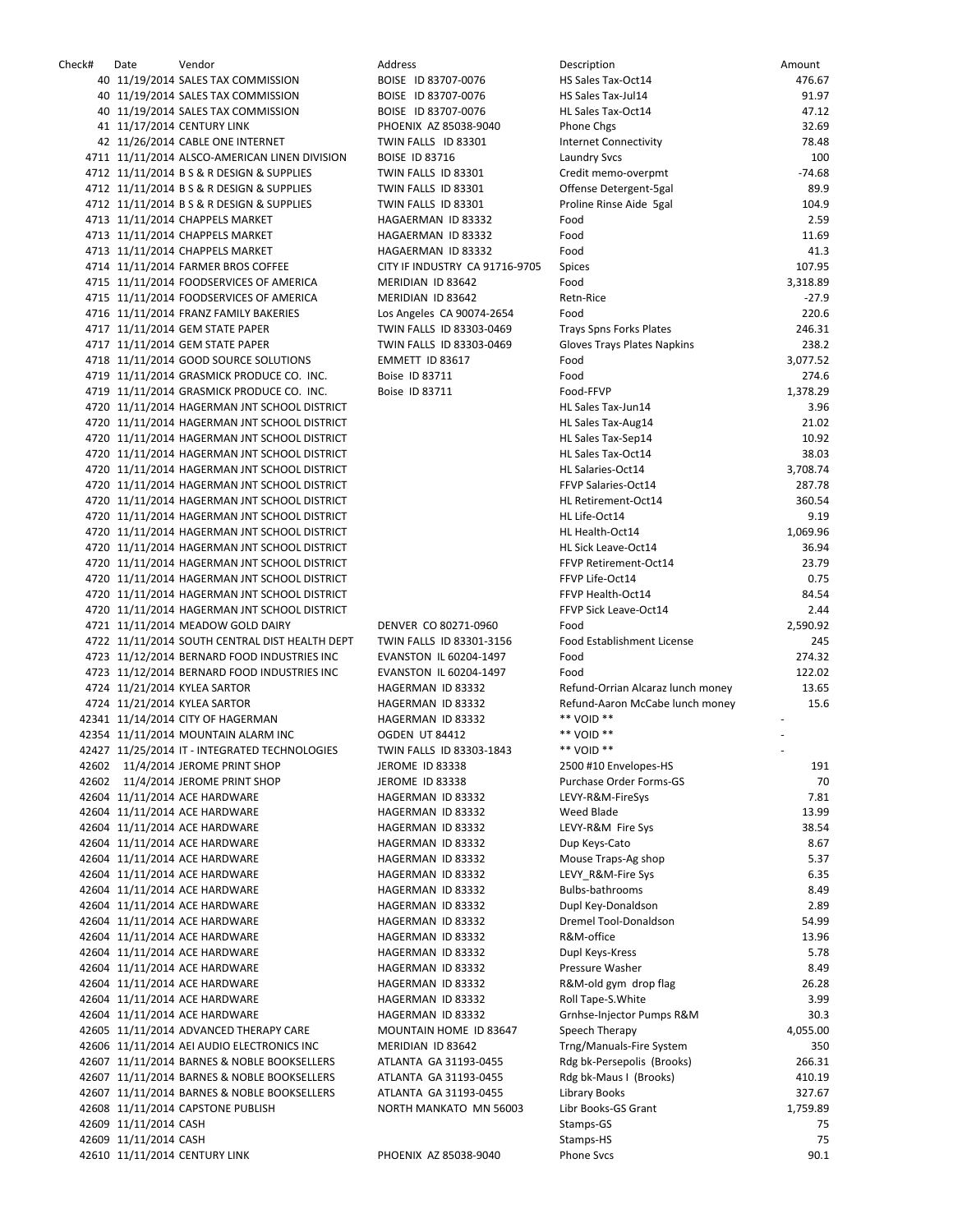42610 11/11/2014 CENTURY LINK PHOENIX AZ 85038-9040 42611 11/11/2014 CITY OF HAGERMAN HAGERMAN ID 83332 42611 11/11/2014 CITY OF HAGERMAN HAGERMAN ID 83332 42611 11/11/2014 CITY OF HAGERMAN HAGERMAN HAGERMAN ID 83332 42611 11/11/2014 CITY OF HAGERMAN HAGERMAN ID 83332 42612 11/11/2014 DANIEL KNAPP BLISS ID 83314 42612 11/11/2014 DANIEL KNAPP BLISS ID 83314 42612 11/11/2014 DANIEL KNAPP BLISS ID 83314 42613 11/11/2014 DEMCO MEDIA MADISON WI 53708-8048 42613 11/11/2014 DEMCO MEDIA MADISON WI 53708-8048 42614 11/11/2014 EBERHARTER-MAKI & TAPPEN PA BOISE ID 83705 42615 11/11/2014 ERUDIO CONSULTING BOISE ID 83604 42616 11/11/2014 GRAINGER PARTS KANSAS CITY MO 64141-6267 42616 11/11/2014 GRAINGER PARTS KANSAS CITY MO 64141-6267 42616 11/11/2014 GRAINGER PARTS KANSAS CITY MO 64141-6267 42616 11/11/2014 GRAINGER PARTS KANSAS CITY MO 64141-6267 42617 11/11/2014 GREAT AMERICA FINANCIAL SVCS DALLAS TX 75266-0831 42617 11/11/2014 GREAT AMERICA FINANCIAL SVCS DALLAS TX 75266-0831 42618 11/11/2014 HAGERMAN HOMETOWN MART BLISS ID 83314 42618 11/11/2014 HAGERMAN HOMETOWN MART BLISS ID 83314 42618 11/11/2014 HAGERMAN HOMETOWN MART BLISS ID 83314 42619 11/11/2014 HAGERMAN VALLEY SPRING WATER HAGERMAN ID 83332 42619 11/11/2014 HAGERMAN VALLEY SPRING WATER HAGERMAN ID 83332 42620 11/11/2014 ID DIGITAL LEARNING ACADEMY MERIDIAN ID 83642 42620 11/11/2014 ID DIGITAL LEARNING ACADEMY MERIDIAN ID 83642 42620 11/11/2014 ID DIGITAL LEARNING ACADEMY MERIDIAN ID 83642 42620 11/11/2014 ID DIGITAL LEARNING ACADEMY MERIDIAN ID 83642 42620 11/11/2014 ID DIGITAL LEARNING ACADEMY MERIDIAN ID 83642 42621 11/11/2014 ID HIGH SCH ACTIVITIES IHSAA BOISE ID 83704 42622 11/11/2014 ID SCH BUSINESS OFFICIALS HAILEY ID 83333 42623 11/11/2014 IDAHO POWER COMPANY BOISE ID 83721-0030 42623 11/11/2014 IDAHO POWER COMPANY BOISE ID 83721-0030 42623 11/11/2014 IDAHO POWER COMPANY BOISE ID 83721-0030 42623 11/11/2014 IDAHO POWER COMPANY BOISE ID 83721-0030 42623 11/11/2014 IDAHO POWER COMPANY BOISE ID 83721-0030 42623 11/11/2014 IDAHO POWER COMPANY BOISE ID 83721-0030 42624 11/11/2014 JOSTENS INC CHICAGO IL 60673-1213 42625 11/11/2014 LEXIS NEXIS **PHILADELPHIA PA 19170-0178** 42625 11/11/2014 LEXIS NEXIS **PHILADELPHIA PA 19170-0178** 42625 11/11/2014 LEXIS NEXIS **PHILADELPHIA PA 19170-0178** 42626 11/11/2014 LINDA QUINTERO 42627 11/11/2014 MASON TROPHIES TWIN FALLS ID 83303-0071 42628 11/11/2014 MCGRAW HILL EDUCATION LLC CHICAGO IL 60694-1545 42628 11/11/2014 MCGRAW HILL EDUCATION LLC CHICAGO IL 60694-1545 42628 11/11/2014 MCGRAW HILL EDUCATION LLC CHICAGO IL 60694-1545 42628 11/11/2014 MCGRAW HILL EDUCATION LLC CHICAGO IL 60694-1545 42629 11/11/2014 MEDICAID DIVISON OF BOISE ID 83720-0036 42630 11/11/2014 NORCO INC. TWIN FALLS ID 83301 42630 11/11/2014 NORCO INC. TWIN FALLS ID 83301 42630 11/11/2014 NORCO INC. TWIN FALLS ID 83301 42630 11/11/2014 NORCO INC. TWIN FALLS ID 83301 42630 11/11/2014 NORCO INC. TWIN FALLS ID 83301 42631 11/11/2014 OFFICE DEPOT CHICAGO IL 60680-1040 42631 11/11/2014 OFFICE DEPOT CHICAGO IL 60680-1040 42631 11/11/2014 OFFICE DEPOT CHICAGO IL 60680-1040 42631 11/11/2014 OFFICE DEPOT CHICAGO IL 60680-1040 42631 11/11/2014 OFFICE DEPOT CHICAGO IL 60680-1040 42631 11/11/2014 OFFICE DEPOT CHICAGO IL 60680-1040 42631 11/11/2014 OFFICE DEPOT CHICAGO IL 60680-1040 42632 11/11/2014 OFFICE VALUE MERIDIAN ID 83642 42632 11/11/2014 OFFICE VALUE MERIDIAN ID 83642 42632 11/11/2014 OFFICE VALUE MERIDIAN ID 83642 42632 11/11/2014 OFFICE VALUE MERIDIAN ID 83642 42632 11/11/2014 OFFICE VALUE MERIDIAN ID 83642 42632 11/11/2014 OFFICE VALUE MERIDIAN ID 83642 42632 11/11/2014 OFFICE VALUE MERIDIAN ID 83642 42632 11/11/2014 OFFICE VALUE MERIDIAN ID 83642 42633 11/11/2014 PLATT ELECTRICAL SUPPLIES BOSTON MA 02241-8759 42633 11/11/2014 PLATT ELECTRICAL SUPPLIES BOSTON MA 02241-8759 42633 11/11/2014 PLATT ELECTRICAL SUPPLIES BOSTON MA 02241-8759 42634 11/11/2014 PRAXAIR DISTRIBUTION INC DALLAS TX 75312-0812

| Phone Svcs                                               | 436.2            |
|----------------------------------------------------------|------------------|
| Water/Sewer-Ag                                           | 68.28            |
| Water/Sewer-GS                                           | 84.97            |
| Water/Sewer-HS                                           | 68.28            |
| Water/Sewer-Gym                                          | 68.28            |
| Hotel-2nites Nashville<br>Hotel-6nites Louiville KY      | 126.88<br>409.98 |
| Thrifty Car Rental-Louiville KY                          | 1,030.54         |
| Scotch Booktape                                          | 44.78            |
| <b>Bk Svr Covers</b>                                     | 146.61           |
| Review-Auditor letter                                    | 28.99            |
| Common Core IS 10/15/14                                  | 850              |
| Eye Wash Faucet-Ktchn MopSink                            | 74.2             |
| LEVYFlex Hose/Drain(FireSys)                             | 57               |
| LEVY-Condensate Separator (FireSy)                       | 110.8            |
| LEVY-Air Compressor-Fire Sys                             | 1,375.00         |
| Copier Lease-GS                                          | 155              |
| Copier Lease-HS                                          | 155              |
| Fuel-Mower                                               | 39.47            |
| Fuel-Shop Can                                            | 16.99            |
| Fuel-Mower<br>Water-modulars                             | 23.14<br>104.5   |
| Water-modulars (Sep14)                                   | 88               |
| Economics-I. Strick                                      | 50               |
| Pers Finance-B.Crist                                     | 75               |
| Pers Finance-J. Rafferty                                 | 75               |
| Pers Finance-S.Stevens                                   | 75               |
| Pers Finance-C.Wolford                                   | 75               |
| <b>Acitivity Fee-Music</b>                               | 25               |
| 14/15 Membership Dues                                    | 125              |
| Power-GS                                                 | 1,527.24         |
| Power-Gym                                                | 276.09           |
| Power-Lights                                             | 102.3            |
| Power-HS                                                 | 1,624.58         |
| Power-Ag                                                 | 294.68           |
| Power-Pumps                                              | 93.01            |
| <b>High School Covers</b><br>2014 Education Law Book-ea  | 209.21<br>58.1   |
| 2014 Education Law Book-mk                               | 58.1             |
| 2014 Education Law Book-br                               | 58.1             |
| Interpretation - 2 hrs                                   | 16               |
| Name Plate-Monte Osborne                                 | 10.4             |
| magine It! L1 U3-Z.Torres                                | 121.79           |
| magine It! U2-Z.Torres                                   | 121.79           |
| Reclass Freight-Torres                                   | -80              |
| Reclass Freight-Torres                                   | 80               |
| School Match                                             | 3,985.12         |
| Band Saw Blade                                           | 47.57            |
| Tungsten Alumnia Collet Bodys                            | 38.66            |
| Overage on Mig Gun/Carl Perkins                          | 19.9             |
| Aluminum Mig Gun/Supplies                                | 1,189.90         |
| ess overage on CP                                        | $-19.9$<br>3.98  |
| Correction Tape                                          | 3.98             |
| Correction Tape<br>nvisible Tape                         | 3.66             |
| nvisible Tape                                            | 2.44             |
| Pentel Pencils Clips Hanging Files                       | 17.56            |
| Business Card File                                       | 16.55            |
| Color File Jackets                                       | 5.48             |
| Sheet Protectors                                         | 17.79            |
| Saraso Forest Pens                                       | 14.79            |
| Blue & Black Pens                                        | 11.12            |
| Expo Cleaner                                             | 25.35            |
| 3-Reams Legal Paper                                      | 17.97            |
| 3 Reams 11x17 Paper                                      | 28.17            |
| Black Clock                                              | 26.34            |
| Adhesive Putty Tape                                      | 12.73            |
| 70ft Wire-Fire Sys                                       | 56.06            |
| Fire Alarm Batteries-office<br>240v 30a Breaner-Fire Sys | 67.39<br>31.28   |
| Argon Gas                                                | 129.91           |
|                                                          |                  |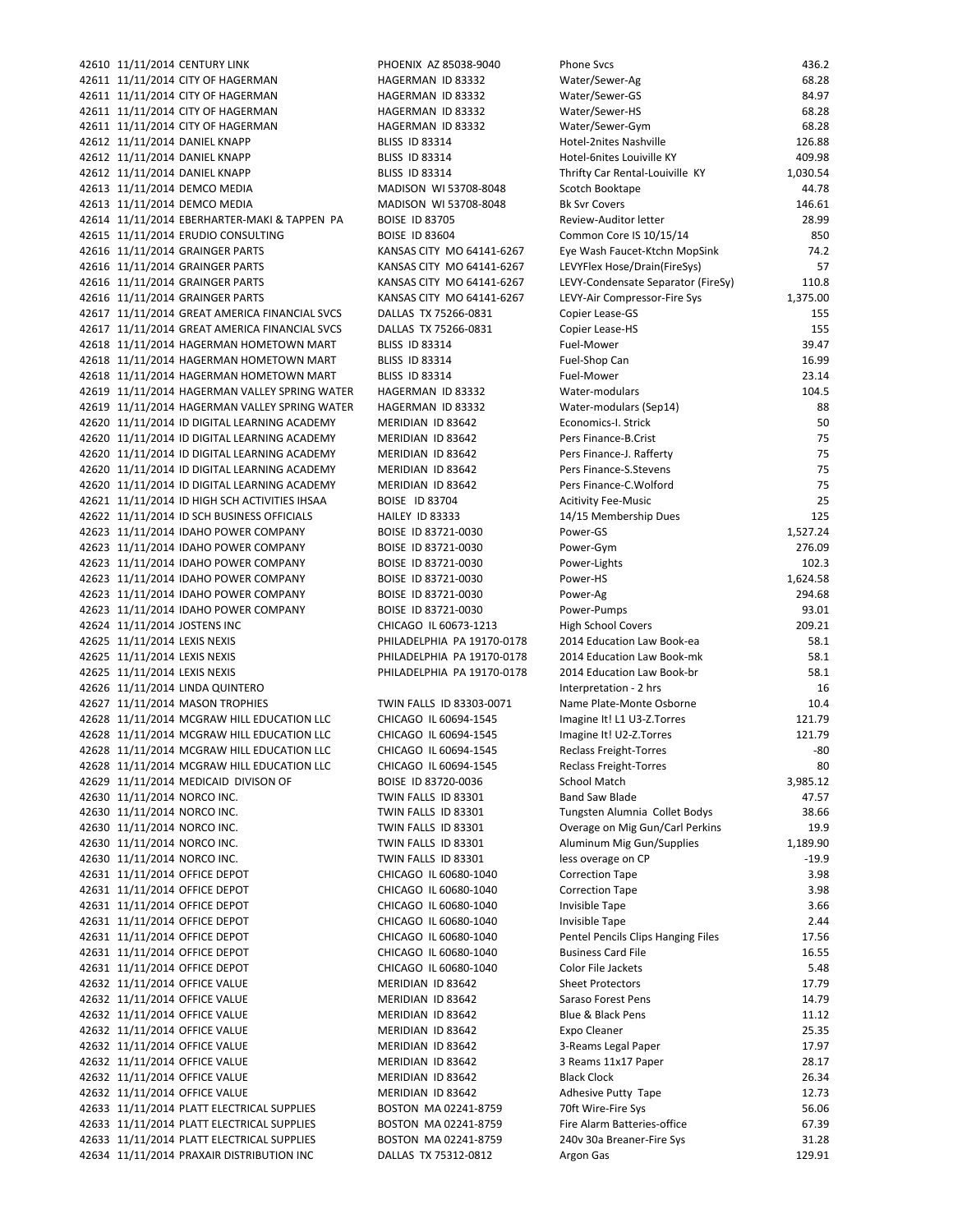42635 11/11/2014 PRO ACTIVE ADVANTAGE LLC HAGERMAN ID 83332 B 42635 11/11/2014 PRO ACTIVE ADVANTAGE LLC HAGERMAN ID 83332 B 42635 11/11/2014 PRO ACTIVE ADVANTAGE LLC HAGERMAN ID 83332 B 42635 11/11/2014 PRO ACTIVE ADVANTAGE LLC HAGERMAN ID 83332 42636 11/11/2014 PBS-PROGRESSIVE BEHAVIOR SYSTE RUPERT ID 83350 B 42636 11/11/2014 PBS-PROGRESSIVE BEHAVIOR SYSTE RUPERT ID 83350 Behavior Superintent States 42636 11/11/2014 PBS-PROGRESSIVE BEHAVIOR SYSTE RUPERT ID 83350 Behavior Services 1,130.257 Behavior Services 42636 11/11/2014 PBS-PROGRESSIVE BEHAVIOR SYSTE RUPERT ID 83350 Behavior Services 2,277.000 B 42637 11/11/2014 SAFEGUARD BUSINESS SYSTEMS BOISE ID 83707 CHECK ENVIROPES 13 42637 11/11/2014 SAFEGUARD BUSINESS SYSTEMS BOISE ID 83707 DIRECT DEPOSITEMENT CHECK FOR DIRECT DEPOSITEMENT CH 42638 11/11/2014 SNAKE RIVER GRILL HAGERMAN ID 83332 42639 11/11/2014 TIMES NEWS CINCINNATI OH 45274-2548 L 42639 11/11/2014 TIMES NEWS CINCINNATI OH 45274-2548 T 42640 11/11/2014 US BANKCORP CARD SVCS INC FARGO ND 58125-6343 am 42640 11/11/2014 US BANKCORP CARD SVCS INC FARGO ND 58125-6343 am 42640 11/11/2014 US BANKCORP CARD SVCS INC FARGO ND 58125-6343 am 42640 11/11/2014 US BANKCORP CARD SVCS INC FARGO ND 58125-6343 P 42640 11/11/2014 US BANKCORP CARD SVCS INC FARGO ND 58125-6343 am 42641 11/11/2014 VALLEY COOP WENDELL ID 83355 42642 11/11/2014 VERIZON WIRELESS BELLEVUE WA 98009 C 42642 11/11/2014 VERIZON WIRELESS BELLEVUE WA 98009 42642 11/11/2014 VERIZON WIRELESS BELLEVUE WA 98009 C 42642 11/11/2014 VERIZON WIRELESS BELLEVUE WA 98009 C 42642 11/11/2014 VERIZON WIRELESS BELLEVUE WA 98009 C 42642 11/11/2014 VERIZON WIRELESS BELLEVUE WA 98009 C 42642 11/11/2014 VERIZON WIRELESS BELLEVUE WA 98009 C 42642 11/11/2014 VERIZON WIRELESS BELLEVUE WA 98009 C 42643 11/11/2014 WAXIE SANITARY SUPPLY LOS ANGELES CA 90060-0227 L 42643 11/11/2014 WAXIE SANITARY SUPPLY LOS ANGELES CA 90060-0227 Paper Towels 688. 42643 11/11/2014 WAXIE SANITARY SUPPLY LOS ANGELES CA 90060-0227 L 42643 11/11/2014 WAXIE SANITARY SUPPLY LOS ANGELES CA 90060-0227 L 42643 11/11/2014 WAXIE SANITARY SUPPLY LOS ANGELES CA 90060-0227 L 42644 11/11/2014 WWS-WESTERN WASTE SERVICES Jerome ID 83338 42645 11/11/2014 SNAKE RIVER GRILL HAGERMAN ID 83332 C 42645 11/11/2014 SNAKE RIVER GRILL HAGERMAN ID 83332 C  $42646$   $11/13/2014$  ID HIGH SCH ACTIVITIES IHSAA BOISE ID 83704  $\beta$ 42672 11/20/2014 AMERICAN FIDELITY CO - HSA American Superior Co 11/2012 11/2012 42672 11/20/2014 AMERICAN FIDELITY CO - HSA 42672 11/20/2014 AMERICAN FIDELITY CO - HSA 42672 11/20/2014 AMERICAN FIDELITY CO - HSA 42672 11/20/2014 AMERICAN FIDELITY CO - HSA 42672 11/20/2014 AMERICAN FIDELITY CO - HSA 42672 11/20/2014 AMERICAN FIDELITY CO - HSA 42672 11/20/2014 AMERICAN FIDELITY CO - HSA 42673 11/20/2014 BLUE CROSS OF IDAHO BOISE ID 83707-0948 B 42673 11/20/2014 BLUE CROSS OF IDAHO BOISE ID 83707-0948 B 42673 11/20/2014 BLUE CROSS OF IDAHO BOISE ID 83707-0948 BLUE CROSS OF IDAHO 42673 11/20/2014 BLUE CROSS OF IDAHO BOISE ID 83707-0948 BOISE ID 83707-0948 42673 11/20/2014 BLUE CROSS OF IDAHO BOISE ID 83707-0948 B 42673 11/20/2014 BLUE CROSS OF IDAHO BOISE ID 83707-0948 B 42673 11/20/2014 BLUE CROSS OF IDAHO BOISE ID 83707-0948 B 42673 11/20/2014 BLUE CROSS OF IDAHO BOISE ID 83707-0948 B 42673 11/20/2014 BLUE CROSS OF IDAHO BOISE ID 83707-0948 B 42673 11/20/2014 BLUE CROSS OF IDAHO BOISE ID 83707-0948 BLUE CROSS OF IDAHO 42673 11/20/2014 BLUE CROSS OF IDAHO BOISE ID 83707-0948 B 42673 11/20/2014 BLUE CROSS OF IDAHO BOISE ID 83707-0948 B 42673 11/20/2014 BLUE CROSS OF IDAHO BOISE ID 83707-0948 B 42673 11/20/2014 BLUE CROSS OF IDAHO BOISE ID 83707-0948 BLUE CROSS OF IDAHO 42673 11/20/2014 BLUE CROSS OF IDAHO BOISE ID 83707-0948 BOISE ID 83707-0948 42673 11/20/2014 BLUE CROSS OF IDAHO BOISE ID 83707-0948 B 42673 11/20/2014 BLUE CROSS OF IDAHO BOISE ID 83707-0948 B 42673 11/20/2014 BLUE CROSS OF IDAHO BOISE ID 83707-0948 B 42673 11/20/2014 BLUE CROSS OF IDAHO BOISE ID 83707-0948 B 42673 11/20/2014 BLUE CROSS OF IDAHO BOISE ID 83707-0948 B 42673 11/20/2014 BLUE CROSS OF IDAHO BOISE ID 83707-0948 B 42673 11/20/2014 BLUE CROSS OF IDAHO BOISE ID 83707-0948 B 42674 11/20/2014 HJSD - IRS IRS 42674 11/20/2014 HJSD - IRS IRS 42674 11/20/2014 HJSD - IRS IRS I 42674 11/20/2014 HJSD - IRS IRS

42635 11/11/2014 PRO ACTIVE ADVANTAGE LLC HAGERMAN ID 83332 Behavior Svcs 861.75

| oenaviol Svcs                       | 001.7J   |
|-------------------------------------|----------|
| Behavior Svcs                       | 893.5    |
| Behavior Svcs                       | 2,268.00 |
|                                     |          |
| Behavior Svcs                       | 950.25   |
| Behavior Svcs                       | 1,988.00 |
| Behavior Svcs                       | 635.25   |
| Behavior Svcs                       | 1,113.75 |
|                                     |          |
| Behavior Services                   | 1,130.25 |
| Behavior Services                   | 2,277.00 |
| <b>Check Envelopes</b>              | 133.58   |
|                                     |          |
| Direct Deposit Check Forms          | 135.3    |
| ***VOID***                          |          |
| egal-2013/14 Annual Fin.St.         | 63.32    |
| Times News subscription-HS          | 55.5     |
|                                     |          |
| ımzn-Xenit laminator cleaner        | 7.61     |
| imzn:ITX PowerSupply                | 102.27   |
| mzn-Flags Fuel up to 60             | 36.6     |
|                                     |          |
| ProDryers-Drinking Fountain HS      | 1,058.94 |
| mzn-2 rolls laminating film         | 64.77    |
| PGas-HS 400g                        | 664      |
| Cell Phone-Anderson                 | 52.5     |
|                                     |          |
| Cell Phone-M.Kress                  | 52.5     |
| Cell Phone-K.Cato                   | 52.5     |
| Cell Phone-B.Donaldson              | 52.5     |
|                                     |          |
| Cell Phone-M.Cottam                 | 52.5     |
| Cell Phone-A Perkins                | 52.5     |
| Cell Phone-D.Knapp                  | 52.5     |
|                                     |          |
| Cell Phone-C.Jackson                | 26.39    |
| arge rolll-TP.                      | 204.84   |
| aper Towels                         | 688.62   |
|                                     |          |
| EVY-1Case Red Floor pads            | 26.3     |
| EVY:3Cases Ultra Sport Floor Fini.  | 921.04   |
| EVY: 1gal Pure Rejuvenation         | 12.99    |
|                                     |          |
| Frash Pickup-Oct14                  | 256.06   |
| Chamber Commerce-Eric Anderson      | 10       |
| Chamber Commerce-Brandalyn Sartain  | 10       |
| Activity Card-Frank Knight          | 35       |
|                                     |          |
| 4 - Am Fidelity - HSA Svg - 11-2014 | 302.22   |
| 4 - Am Fidelity - HSA Svg - 11-2014 | 23.16    |
| Am Fidelity - HSA Svg - 11-2014     | 2.94     |
|                                     |          |
| 4 - Am Fidelity - HSA Svg - 11-2014 | 121.69   |
| 4 - Am Fidelity - HSA Svg - 11-2014 | 151.7    |
| Am Fidelity - HSA Svg - 11-2014     | 287.09   |
|                                     |          |
| 4 - Am Fidelity - HSA Svg - 11-2014 | 156.79   |
| Am Fidelity - HSA Svg - 11-2014     | 16.31    |
| 3lue Cross - 11-2014                | 57.72    |
| 3lue Cross - HSA - 11-2014          | 158.74   |
|                                     |          |
| 3lue Cross - 11-2014                | 153.39   |
| 3lue Cross - 11-2014                | 794.73   |
| Blue Cross - 11-2014                | 907.83   |
|                                     |          |
| Blue Cross - 11-2014                | 192.42   |
| 3lue Cross - 11-2014                | 25.36    |
| 3lue Cross - 11-2014                | 120.83   |
|                                     |          |
| 3lue Cross - 11-2014                | 750.45   |
| 3lue Cross - 11-2014                | 574.62   |
| 3lue Cross - HSA - 11-2014          | 176.75   |
|                                     |          |
| 3lue Cross - 11-2014                | 808.16   |
| 3lue Cross - 11-2014                | 115.46   |
| Blue Cross - 11-2014                | 1,043.34 |
| 3lue Cross - 11-2014                | 111.16   |
|                                     |          |
| 3lue Cross - 11-2014                | 253.49   |
| Blue Cross - HSA - 11-2014          | 4,103.90 |
| 3lue Cross - HSA - 11-2014          | 4,441.47 |
|                                     |          |
| 3lue Cross - HSA - 11-2014          | 341.38   |
| 3lue Cross - HSA - 11-2014          | 418.6    |
| 3lue Cross - HSA - 11-2014          | 805.35   |
|                                     |          |
| 3lue Cross - 11-2014                | 644.01   |
| RS-Fica - 11-2014                   | 260.55   |
| RS-Fica - 11-2014                   | 453.39   |
|                                     |          |
| RS-Fica - 11-2014                   | 660.11   |
| RS-Fica - 11-2014                   | 223.66   |
|                                     |          |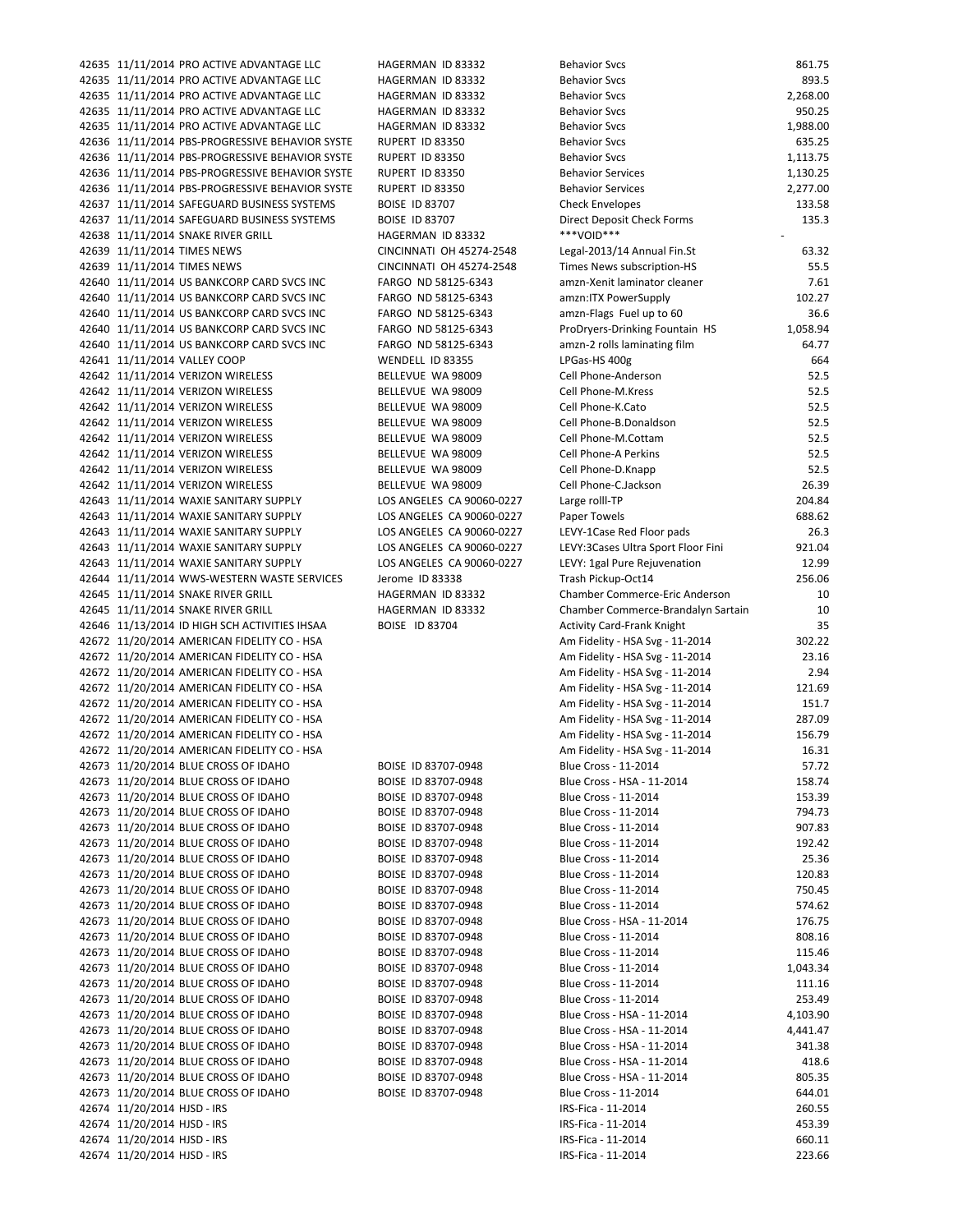| 42674 11/20/2014 HJSD - IRS   | IRS-Fi       |
|-------------------------------|--------------|
| 42674 11/20/2014 HJSD - IRS   | IRS-Fi       |
| 42674 11/20/2014 HJSD - IRS   | IRS-M        |
| 42674 11/20/2014 HJSD - IRS   | IRS-M        |
| 42674 11/20/2014 HJSD - IRS   | IRS-M        |
| 42674 11/20/2014 HJSD - IRS   | IRS-Fi       |
| 42674 11/20/2014 HJSD - IRS   | IRS-Fi       |
|                               |              |
| 42674 11/20/2014 HJSD - IRS   | IRS-Fi       |
| 42674 11/20/2014 HJSD - IRS   | IRS-Fi       |
| 42674 11/20/2014 HJSD - IRS   | IRS-Fi       |
| 42674 11/20/2014 HJSD - IRS   | IRS-M        |
| 42674 11/20/2014 HJSD - IRS   | IRS-M        |
| 42674 11/20/2014 HJSD - IRS   | IRS-M        |
| 42674 11/20/2014 HJSD - IRS   | IRS-M        |
| 42674 11/20/2014 HJSD - IRS   | IRS-M        |
| 42674 11/20/2014 HJSD - IRS   | IRS-Fi       |
| 42674 11/20/2014 HJSD - IRS   | IRS-Fi       |
|                               |              |
| 42674 11/20/2014 HJSD - IRS   | IRS-Fi       |
| 42674 11/20/2014 HJSD - IRS   | IRS-Fi       |
| 42674 11/20/2014 HJSD - IRS   | IRS-Fi       |
| 42674 11/20/2014 HJSD - IRS   | IRS-M        |
| 42674 11/20/2014 HJSD - IRS   | IRS-Fi       |
| 42674 11/20/2014 HJSD - IRS   | IRS-Fi       |
| 42675 11/20/2014 HJSD - PERSI | <b>PERSI</b> |
| 42675 11/20/2014 HJSD - PERSI | PERSI        |
| 42675 11/20/2014 HJSD - PERSI | PERSI        |
| 42675 11/20/2014 HJSD - PERSI | PERSI        |
| 42675 11/20/2014 HJSD - PERSI | PERSI        |
| 42675 11/20/2014 HJSD - PERSI |              |
|                               | PERSI        |
| 42675 11/20/2014 HJSD - PERSI | PERSI        |
| 42675 11/20/2014 HJSD - PERSI | <b>PERSI</b> |
| 42675 11/20/2014 HJSD - PERSI | PERSI        |
| 42675 11/20/2014 HJSD - PERSI | PERSI        |
| 42675 11/20/2014 HJSD - PERSI | PERSI        |
| 42675 11/20/2014 HJSD - PERSI | PERSI        |
| 42675 11/20/2014 HJSD - PERSI | PERSI        |
| 42675 11/20/2014 HJSD - PERSI | PERSI        |
| 42675 11/20/2014 HJSD - PERSI | PERSI        |
| 42675 11/20/2014 HJSD - PERSI | PERSI        |
|                               |              |
| 42675 11/20/2014 HJSD - PERSI | PERSI        |
| 42675 11/20/2014 HJSD - PERSI | PERSI        |
| 42675 11/20/2014 HJSD - PERSI | PERSI        |
| 42675 11/20/2014 HJSD - PERSI | <b>PERSI</b> |
| 42675 11/20/2014 HJSD - PERSI | PERSI        |
| 42675 11/20/2014 HJSD - PERSI | <b>PERSI</b> |
| 42675 11/20/2014 HJSD - PERSI | PERSI        |
| 42675 11/20/2014 HJSD - PERSI | PERSI        |
| 42675 11/20/2014 HJSD - PERSI | PERSI        |
| 42675 11/20/2014 HJSD - PERSI | PERSI        |
| 42675 11/20/2014 HJSD - PERSI |              |
|                               | PERSI        |
| 42675 11/20/2014 HJSD - PERSI | PERSI        |
| 42675 11/20/2014 HJSD - PERSI | PERSI        |
| 42675 11/20/2014 HJSD - PERSI | PERSI        |
| 42675 11/20/2014 HJSD - PERSI | PERSI        |
| 42675 11/20/2014 HJSD - PERSI | PERSI        |
| 42675 11/20/2014 HJSD - PERSI | <b>PERSI</b> |
| 42675 11/20/2014 HJSD - PERSI | PERSI        |
| 42675 11/20/2014 HJSD - PERSI | PERSI        |
| 42675 11/20/2014 HJSD - PERSI | <b>PERSI</b> |
| 42675 11/20/2014 HJSD - PERSI | PERSI        |
| 42675 11/20/2014 HJSD - PERSI | PERSI        |
|                               |              |
| 42675 11/20/2014 HJSD - PERSI | <b>PERSI</b> |
| 42675 11/20/2014 HJSD - PERSI | <b>PERSI</b> |
| 42675 11/20/2014 HJSD - PERSI | <b>PERSI</b> |
| 42675 11/20/2014 HJSD - PERSI | PERSI        |
| 42675 11/20/2014 HJSD - PERSI | <b>PERSI</b> |
| 42675 11/20/2014 HJSD - PERSI | PERSI        |
| 42675 11/20/2014 HJSD - PERSI | PERSI        |
| 42675 11/20/2014 HJSD - PERSI | PERSI        |
| 42675 11/20/2014 HJSD - PERSI | <b>PERSI</b> |
| 42675 11/20/2014 HJSD - PERSI | <b>PERSI</b> |
|                               |              |

| IRS-Fica - 11-2014                                       | 81.23          |
|----------------------------------------------------------|----------------|
| IRS-Fica - 11-2014                                       | 261.43         |
| IRS-Medicare - 11-2014                                   | 15.61          |
| IRS-Medicare - 11-2014                                   | 12.68          |
| IRS-Medicare - 11-2014                                   | 17.16          |
| IRS-Fica - 11-2014                                       | 338.52         |
| IRS-Fica - 11-2014                                       | 19.53          |
| IRS-Fica - 11-2014                                       | 78.83          |
| IRS-Fica - 11-2014                                       | 131.34         |
| IRS-Fica - 11-2014                                       | 33.22          |
| IRS-Medicare - 11-2014                                   | 270.13         |
| IRS-Medicare - 11-2014                                   | 56.47          |
| IRS-Medicare - 11-2014                                   | 227.64         |
| IRS-Medicare - 11-2014                                   | 285.58         |
| IRS-Medicare - 11-2014                                   | 7.73           |
| IRS-Fica - 11-2014                                       | 2,649.93       |
| IRS-Fica - 11-2014                                       | 2,832.67       |
| IRS-Fica - 11-2014                                       | 39.46          |
| IRS-Fica - 11-2014                                       | 663.76         |
| IRS-Fica - 11-2014<br>IRS-Medicare - 11-2014             | 104.68         |
| IRS-Fica - 11-2014                                       | 26.07<br>45.48 |
| IRS-Fica - 11-2014                                       | 333.18         |
|                                                          | 754.67         |
| PERSI-Retirement - 11-2014<br>PERSI-Retirement - 11-2014 | 354.25         |
| PERSI-Retirement - 11-2014                               | 23.35          |
| PERSI-Retirement - 11-2014                               | 25.53          |
| PERSI-Retirement - 11-2014                               | 25.53          |
| PERSI-Sick Leave - 11-2014                               | 2.39           |
| PERSI-Sick Leave - 11-2014                               | 2.62           |
| PERSI-Sick Leave - 11-2014                               | 2.62           |
| PERSI-Retirement - 11-2014                               | 1,164.72       |
| PERSI-Retirement - 11-2014                               | 29.8           |
| PERSI-Retirement - 11-2014                               | 118.2          |
| PERSI-Sick Leave - 11-2014                               | 12.12          |
| PERSI-Retirement - 11-2014                               | 59.24          |
| PERSI-Retirement - 11-2014                               | 220.25         |
| PERSI-Retirement - 11-2014                               | 180.75         |
| PERSI-Sick Leave - 11-2014                               | 18.51          |
| PERSI-Retirement - 11-2014                               | 514.99         |
| PERSI-Retirement - 11-2014                               | 465.09         |
| PERSI-Sick Leave - 11-2014                               | 47.65          |
| PERSI-Sick Leave - 11-2014                               | 441.73         |
| PERSI-Retirement - 11-2014                               | 83.57          |
| PERSI-Sick Leave - 11-2014                               | 8.56           |
| PERSI-Sick Leave - 11-2014                               | 403.37         |
| PERSI-Retirement - 11-2014                               | 3.05           |
| PERSI-Sick Leave - 11-2014                               | 0.31           |
| PERSI-Sick Leave - 11-2014                               | 119.35         |
| PERSI-Sick Leave - 11-2014                               | 22.57          |
| PERSI-Retirement - 11-2014                               | 4,310.61       |
| PERSI-Retirement - 11-2014                               | 4,355.95       |
| PERSI-Retirement - 11-2014                               | 527.04         |
| PERSI-Retirement - 11-2014                               | 81.55          |
| PERSI-Retirement - 11-2014                               | 71.82          |
| PERSI-Retirement - 11-2014                               | 495.67         |
| PERSI-Retirement - 11-2014                               | 384.74         |
| PERSI-Retirement - 11-2014                               | 141.5          |
| PERSI-Retirement - 11-2014                               | 243.38         |
| PERSI-Retirement - 11-2014                               | 354.81         |
| PERSI-Retirement - 11-2014<br>PERSI-Retirement - 11-2014 | 30.59          |
|                                                          | 51.74          |
| PERSI-Sick Leave - 11-2014<br>PERSI-Sick Leave - 11-2014 | 54.01<br>52.79 |
| PERSI-Sick Leave - 11-2014                               | 8.35           |
| PERSI-Sick Leave - 11-2014                               | 7.05           |
| PERSI-Sick Leave - 11-2014                               | 50.8           |
| PERSI-Sick Leave - 11-2014                               | 77.33          |
| PERSI-Sick Leave - 11-2014                               | 39.43          |
| PERSI-Sick Leave - 11-2014                               | 14.5           |
| PERSI-Sick Leave - 11-2014                               | 24.94          |
|                                                          |                |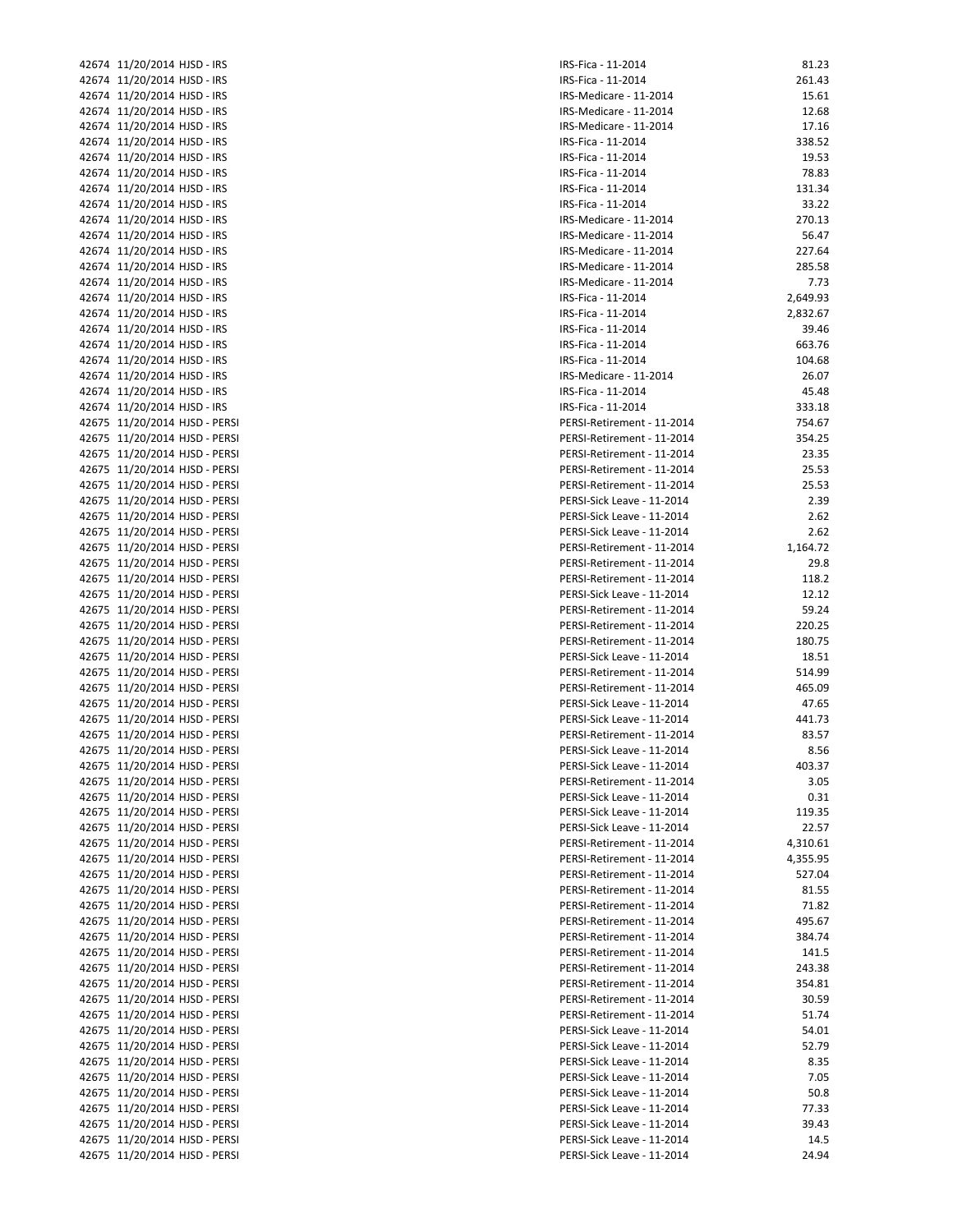|                                     |      | 42675 11/20/2014 HJSD - PERSI                |                        |               | PERSI-Sick Leave - 11-2014         | 36.36          |       |
|-------------------------------------|------|----------------------------------------------|------------------------|---------------|------------------------------------|----------------|-------|
|                                     |      | 42675 11/20/2014 HJSD - PERSI                |                        |               | PERSI-Sick Leave - 11-2014         | 3.13           |       |
|                                     |      | 42675 11/20/2014 HJSD - PERSI                |                        |               | PERSI-Sick Leave - 11-2014         | 5.31           |       |
|                                     |      | 42675 11/20/2014 HJSD - PERSI                |                        |               | PERSI-Sick Leave - 11-2014         | 36.3           |       |
|                                     |      | 42675 11/20/2014 HJSD - PERSI                |                        |               | PERSI-Sick Leave - 11-2014         | 3.05           |       |
|                                     |      | 42675 11/20/2014 HJSD - PERSI                |                        |               | PERSI-Sick Leave - 11-2014         | 6.07           |       |
|                                     |      | 42676 11/20/2014 STANDARD INSURANCE CO.      | PORTLAND OR 97228-6367 |               | Standard-Life - 11-2014            | 13.57          |       |
|                                     |      |                                              |                        |               |                                    |                |       |
|                                     |      | 42676 11/20/2014 STANDARD INSURANCE CO.      | PORTLAND OR 97228-6367 |               | Standard Life - 11-2014            | 1.26           |       |
|                                     |      | 42676 11/20/2014 STANDARD INSURANCE CO.      | PORTLAND OR 97228-6367 |               | Standard-Life - 11-2014            | 10.29          |       |
|                                     |      | 42676 11/20/2014 STANDARD INSURANCE CO.      | PORTLAND OR 97228-6367 |               | Standard-Life - 11-2014            | 3.77           |       |
|                                     |      | 42676 11/20/2014 STANDARD INSURANCE CO.      | PORTLAND OR 97228-6367 |               | Standard-Life - 11-2014            | 0.8            |       |
|                                     |      | 42676 11/20/2014 STANDARD INSURANCE CO.      | PORTLAND OR 97228-6367 |               | Standard-Life - 11-2014            | 0.96           |       |
|                                     |      | 42676 11/20/2014 STANDARD INSURANCE CO.      | PORTLAND OR 97228-6367 |               | Standard-Life - 11-2014            | 5.2            |       |
|                                     |      | 42676 11/20/2014 STANDARD INSURANCE CO.      | PORTLAND OR 97228-6367 |               | Standard-Life - 11-2014            | 1.33           |       |
|                                     |      | 42676 11/20/2014 STANDARD INSURANCE CO.      | PORTLAND OR 97228-6367 |               | Standard-Life - 11-2014            | 8.99           |       |
|                                     |      | 42676 11/20/2014 STANDARD INSURANCE CO.      | PORTLAND OR 97228-6367 |               | Standard-Life - 11-2014            | 0.95           |       |
|                                     |      | 42676 11/20/2014 STANDARD INSURANCE CO.      | PORTLAND OR 97228-6367 |               | Standard-Life - 11-2014            | 3.21           |       |
|                                     |      |                                              |                        |               |                                    |                |       |
|                                     |      | 42676 11/20/2014 STANDARD INSURANCE CO.      | PORTLAND OR 97228-6367 |               | Standard-Life - 11-2014            | 1.76           |       |
|                                     |      | 42676 11/20/2014 STANDARD INSURANCE CO.      | PORTLAND OR 97228-6367 |               | Standard-Life - 11-2014            | 1.11           |       |
|                                     |      | 42676 11/20/2014 STANDARD INSURANCE CO.      | PORTLAND OR 97228-6367 |               | Standard-Life - 11-2014            | 3.99           |       |
|                                     |      | 42676 11/20/2014 STANDARD INSURANCE CO.      | PORTLAND OR 97228-6367 |               | Standard-Life - 11-2014            | $\overline{2}$ |       |
|                                     |      | 42676 11/20/2014 STANDARD INSURANCE CO.      | PORTLAND OR 97228-6367 |               | Standard-Life - 11-2014            | 5.58           |       |
|                                     |      | 42676 11/20/2014 STANDARD INSURANCE CO.      | PORTLAND OR 97228-6367 |               | Standard-Life - 11-2014            | 0.2            |       |
|                                     |      | 42676 11/20/2014 STANDARD INSURANCE CO.      | PORTLAND OR 97228-6367 |               | Standard-Life - 11-2014            | 4.47           |       |
|                                     |      | 42676 11/20/2014 STANDARD INSURANCE CO.      | PORTLAND OR 97228-6367 |               | Standard-Life - 11-2014            | 1.56           |       |
|                                     |      | 42676 11/20/2014 STANDARD INSURANCE CO.      | PORTLAND OR 97228-6367 |               | Standard-Life - 11-2014            | 5.6            |       |
|                                     |      | 42676 11/20/2014 STANDARD INSURANCE CO.      | PORTLAND OR 97228-6367 |               | Standard-Life - 11-2014            | 4              |       |
|                                     |      | 42676 11/20/2014 STANDARD INSURANCE CO.      |                        |               |                                    |                |       |
|                                     |      |                                              | PORTLAND OR 97228-6367 |               | Standard-Life - 11-2014            | 46.45          |       |
|                                     |      | 42676 11/20/2014 STANDARD INSURANCE CO.      | PORTLAND OR 97228-6367 |               | Standard-Life - 11-2014            | 43.59          |       |
|                                     |      | 42676 11/20/2014 STANDARD INSURANCE CO.      | PORTLAND OR 97228-6367 |               | Standard-Life - 11-2014            | 0.4            |       |
|                                     |      | 42677 11/28/2014 SDE-STATE DEPT OF EDUCATION | BOISE ID 83750-0027    |               | Alt Route-Karrie Jayo Math         | 100            |       |
|                                     |      | 42678 11/28/2014 SDE-STATE DEPT OF EDUCATION | BOISE ID 83750-0027    |               | Alt Route-Eric Anderson            | 100            |       |
|                                     |      | 42679 11/28/2014 HAGERMAN FOOD SERVICE       | HAGERMAN ID 83332      |               | HHS-PTC Dinner (dep to GF in err)  | 78.46          |       |
|                                     |      | 42680 11/28/2014 HAGERMAN FOOD SERVICE       | HAGERMAN ID 83332      |               | NSF ck-Lafferty (dep to GF in err) | 150            |       |
| Check#                              | Date | Name                                         | GrossPay               |               | City                               | State          | Zip   |
| drct-dpst                           |      | 11/20/2014 ANDERSON ERIC C                   |                        |               | 6666.66 JEROME                     | ID             | 83338 |
|                                     |      | drct-dpst 11/20/2014 ARRIAGA LYNN            |                        |               | 2666.66 HAGERMAN                   | ID             | 83332 |
|                                     |      |                                              |                        |               |                                    |                |       |
| drct-dpst                           |      | 11/20/2014 BLAKE GILBERT D                   |                        |               | 733.32 HAGERMAN                    | ID             | 83332 |
|                                     |      | drct-dpst 11/20/2014 BOLDUC CHRISTINA J      |                        |               | 2045 HAGERMAN                      | ID             | 83332 |
|                                     |      | drct-dpst 11/20/2014 BUTLER LISA M           |                        |               | 4783.32 GOODING                    | ID             | 83330 |
|                                     |      | drct-dpst 11/20/2014 CATO KEVIN M            |                        |               | 3702.16 HAGERMAN                   | ID             | 83332 |
|                                     |      | drct-dpst 11/20/2014 CHAPMAN TERESA L        |                        |               | 943.26 HAGERMAN                    | ID             | 83332 |
|                                     |      | drct-dpst 11/20/2014 CLARK DONNA K           |                        |               | 3729.41 HAGERMAN                   | ID             | 83332 |
|                                     |      | drct-dpst 11/20/2014 CLARK ERIN D            |                        |               | 1243.33 HAGERMAN                   | ID             | 83332 |
|                                     |      | drct-dpst 11/20/2014 CORBRIDGE ARLYNDA R     |                        |               | 885.53 HAGERMAN                    | ID             | 83332 |
|                                     |      | drct-dpst 11/20/2014 COTTAM MATTHEW S        |                        |               | 5458.41 HAGERMAN                   | ID             | 83332 |
| drct-dpst                           |      | 11/20/2014 DAARUD SHERMA                     |                        |               |                                    | ID             | 83301 |
|                                     |      |                                              |                        |               | 4012.58 TWIN FALLS                 |                |       |
| drct-dpst                           |      | 11/20/2014 DANNER COURTNEY J                 |                        |               | 2666.66 HAGERMAN                   | ID             | 83332 |
| drct-dpst                           |      | 11/20/2014 DAVIS ELAINE                      |                        |               | 1440.92 HAGERMAN                   | ID             | 83332 |
| drct-dpst                           |      | 11/20/2014 DONALDSON BENJAMIN D              |                        |               | 2702.22 GOODING                    | ID             | 83330 |
| drct-dpst                           |      | 11/20/2014 EATON DENISE S                    |                        |               | 718.29 HAGERMAN                    | ID             | 83332 |
|                                     |      | drct-dpst 11/20/2014 FOUTS AMBER J           |                        |               | 1611 KING HILL                     | ID             | 83633 |
| drct-dpst                           |      | 11/20/2014 FUNKHOUSER LONNIE                 |                        |               | 3105.99 HAGERMAN                   | ID             | 83332 |
| drct-dpst                           |      | 11/20/2014 HAUSER HENRY J                    |                        |               | 3729.41 HAGERMAN                   | ID             | 83332 |
| drct-dpst                           |      | 11/20/2014 HAUSER PAULA D                    |                        |               | 91.85 HAGERMAN                     | ID             | 83332 |
| drct-dpst                           |      |                                              |                        |               |                                    |                |       |
| drct-dpst                           |      |                                              |                        |               |                                    |                |       |
|                                     |      | 11/20/2014 HOFFMANN KAREN B                  |                        |               | 1298.22 HAGERMAN                   | ID             | 83332 |
| drct-dpst                           |      | 11/20/2014 HOFFMANN RAY L                    |                        |               | 4570.33 HAGERMAN                   | ID             | 83332 |
| drct-dpst                           |      | 11/20/2014 HOOP JENNY M                      |                        |               | 846.7 WENDELL                      | ID             | 83355 |
|                                     |      | 11/20/2014 JACKSON CRAIG L                   |                        |               | 1868.76 HAGERMAN                   | ID             | 83332 |
| drct-dpst                           |      | 11/20/2014 JAYO KARRIE                       |                        |               | 3709.16 HAGERMAN                   | ID             | 83332 |
| drct-dpst                           |      | 11/20/2014 KNAPP DANIEL L                    |                        |               | 3935.66 HAGERMAN                   | ID             | 83332 |
| drct-dpst                           |      | 11/20/2014 KNIGHT KATIE                      |                        |               | 2215 HAGERMAN                      | ID             | 83332 |
|                                     |      |                                              |                        |               |                                    |                |       |
|                                     |      | 11/20/2014 KRESS MARK S                      |                        |               | 6390.05 HAGERMAN                   | ID             | 83332 |
|                                     |      | 11/20/2014 LEE REBECCA L                     |                        |               | 3729.41 FAIRFIELD                  | ID             | 83327 |
| drct-dpst<br>drct-dpst<br>drct-dpst |      | 11/20/2014 LEIJA HERMELINDA                  |                        | 3466.16 BLISS |                                    | ID             | 83314 |
| drct-dpst                           |      | 11/20/2014 LEWIS CRYSTAL R                   |                        |               | 2666.66 HAGERMAN                   | ID             | 83332 |
| drct-dpst                           |      | 11/20/2014 McCARTHY STORMI                   |                        |               | 4673.41 HAGERMAN                   | ID             | 83332 |
|                                     |      | drct-dpst 11/20/2014 OLSEN GORDON C          |                        |               | 3965.41 HAGERMAN                   | ID             | 83332 |
| drct-dpst                           |      | 11/20/2014 OWSLEY ALYSHA R                   |                        |               | 55 HAGERMAN                        | ID             | 83332 |
| drct-dpst                           |      | 11/20/2014 OWSLEY VICTORIA                   |                        |               | 4255.58 HAGERMAN                   | ID             | 83332 |